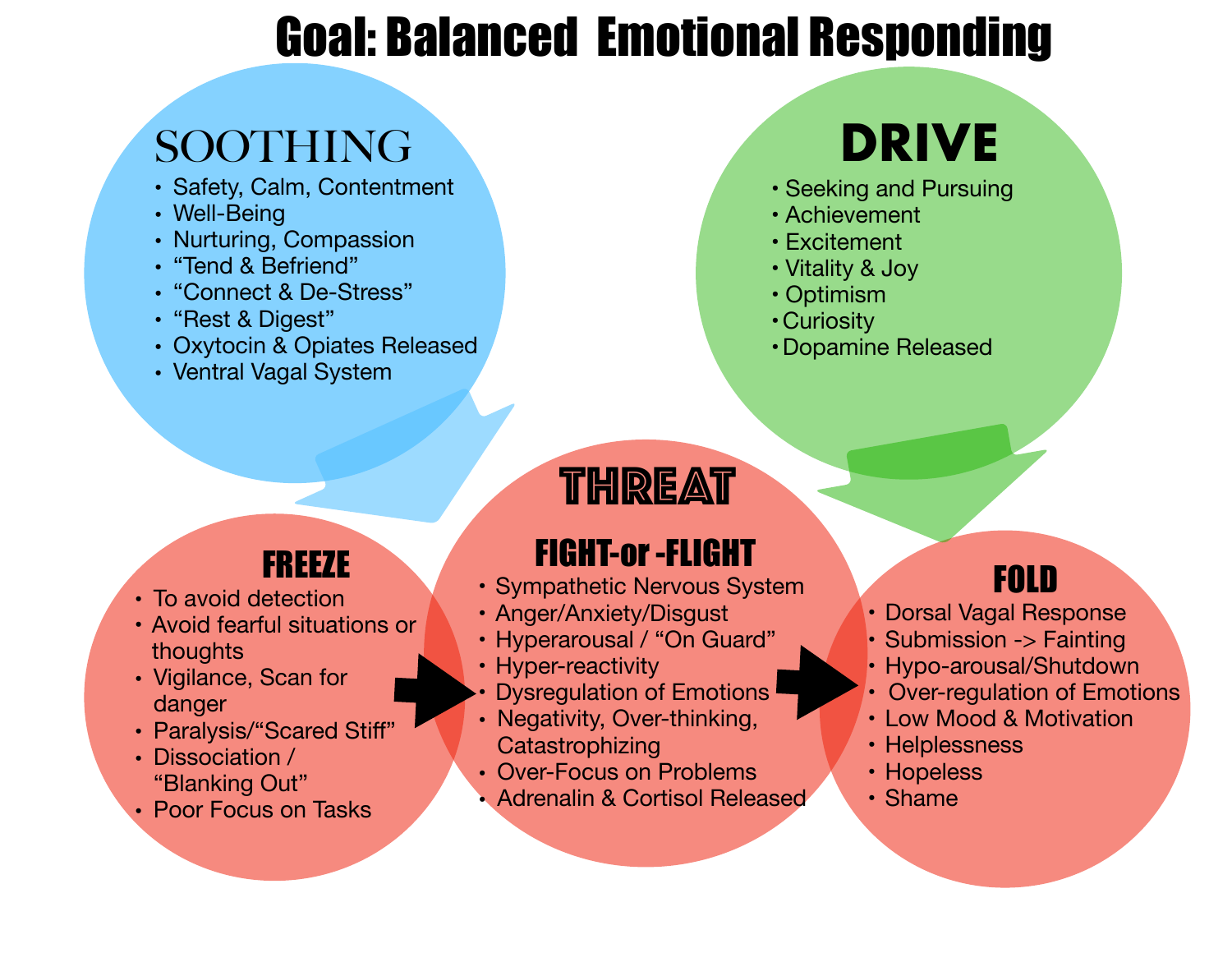#### **POLYVAGAL CHART**



© 2020 Ruby Jo Walker, All rights reserved.

Adapted by Ruby Jo Walker from: Cheryl Sanders, Anthony "Twig" Wheeler, and Steven Porges.

rubyjowalker.com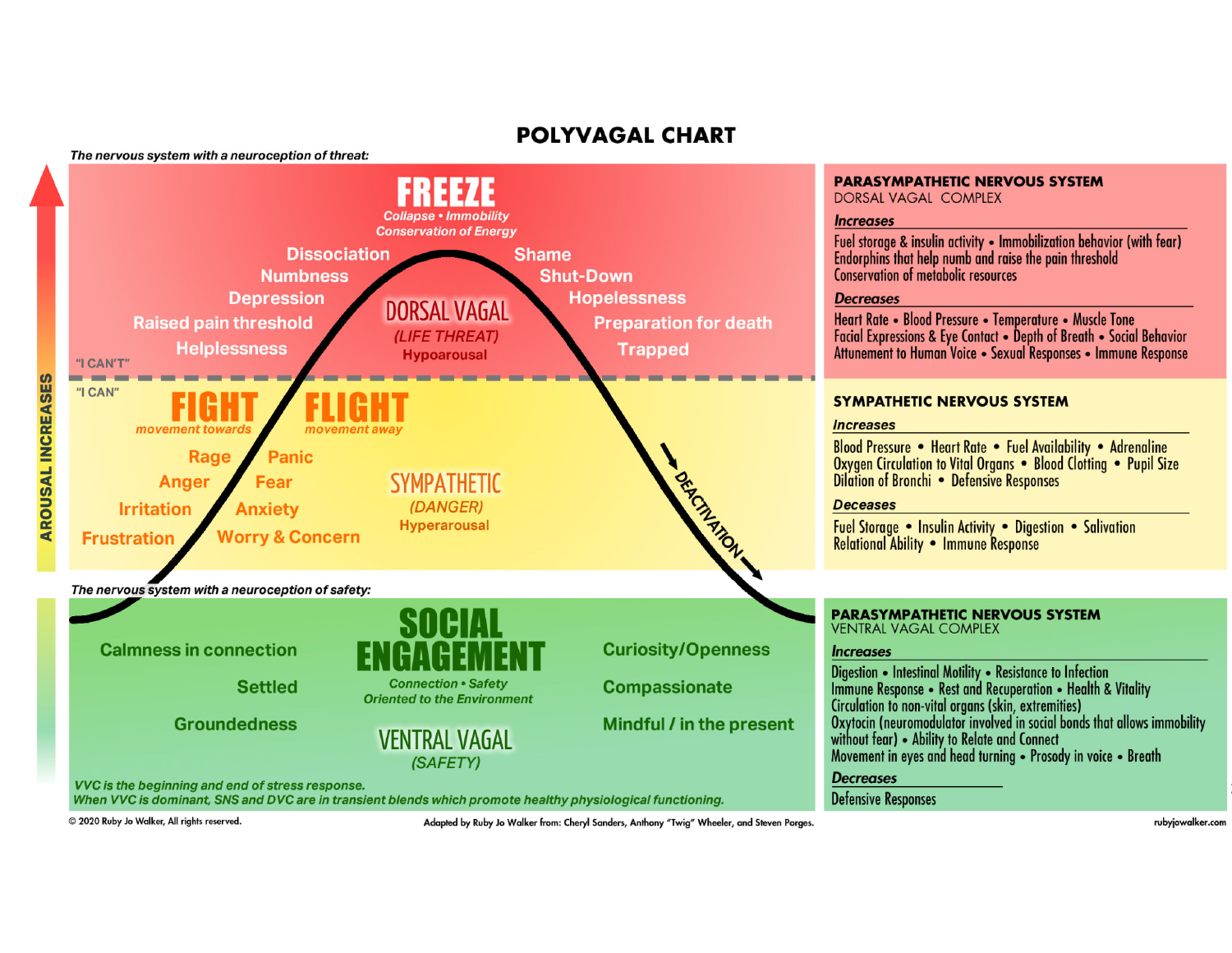### **Understanding Your Brain Modes of Fear, Soothing, Drive**

This chart is a representation of some important emotions and modes of emotional responding.

All are healthy, functional responses. Fear alerts us to danger, helps keep us safe and is essential for survival. Soothing brings feelings of safety and relaxation that are essential for physical and emotional wellbeing and social caregiving. Drive is our internal motivation to seek care for ourselves and others.

The problem is they can become unbalanced or we can have rigid ways of reacting due to childhood acute or chronic trauma, such as poor parental emotional caregiving. The most common reaction is being hyper-vigilant to real or perceived threats, then hyper-reactive, often called "anxious." This is often coupled with an inability to soothe or calm oneself. People identified as "depressed" may be in Fold mode and have decreased Drive responding and Soothing responding. Some people engage in a range of responses or may alternate, for example between "Fight-or-Flight" and "Fold," which might be labeled as Bi-Polar Disorder under the current psychiatric diagnostic system.

These emotional and behavioral responses are learned in childhood due to family environments and relationships, traumas, and parent bonding or attachment patterns.

The key to good emotional wellbeing is to have flexible responding at appropriate levels using all our emotions depending on the situation. Rigid reactions cause problems for one's emotional wellbeing and relationships.

#### EXERCISES TO HELP YOU LEARN:

- 1. Draw your brain mode circles. How big is each? Which way do the arrows flow between them? Is Fear overwhelming your Soothing mode? Are you in Drive excessively, with obsessive and compulsive behaviors of striving, overachieving and perfectionism? Do you tend to Fold in response to threats?
- 2. In each circle list what puts you into that circle. What situations? What past or current trauma? What people or relationships? What thoughts you have about these experiences? What thoughts you have about yourself? Notice, especially, thoughts of self-judgment or self-doubt that may increase anxiety or threat.
- 3. Then take another paper and draw how you would like your circles to look. What would you need to do to make them look like that? What Soothing thoughts or behaviors would be helpful. Self-compassion is an antidote to fear, notably the fear of inadequacy.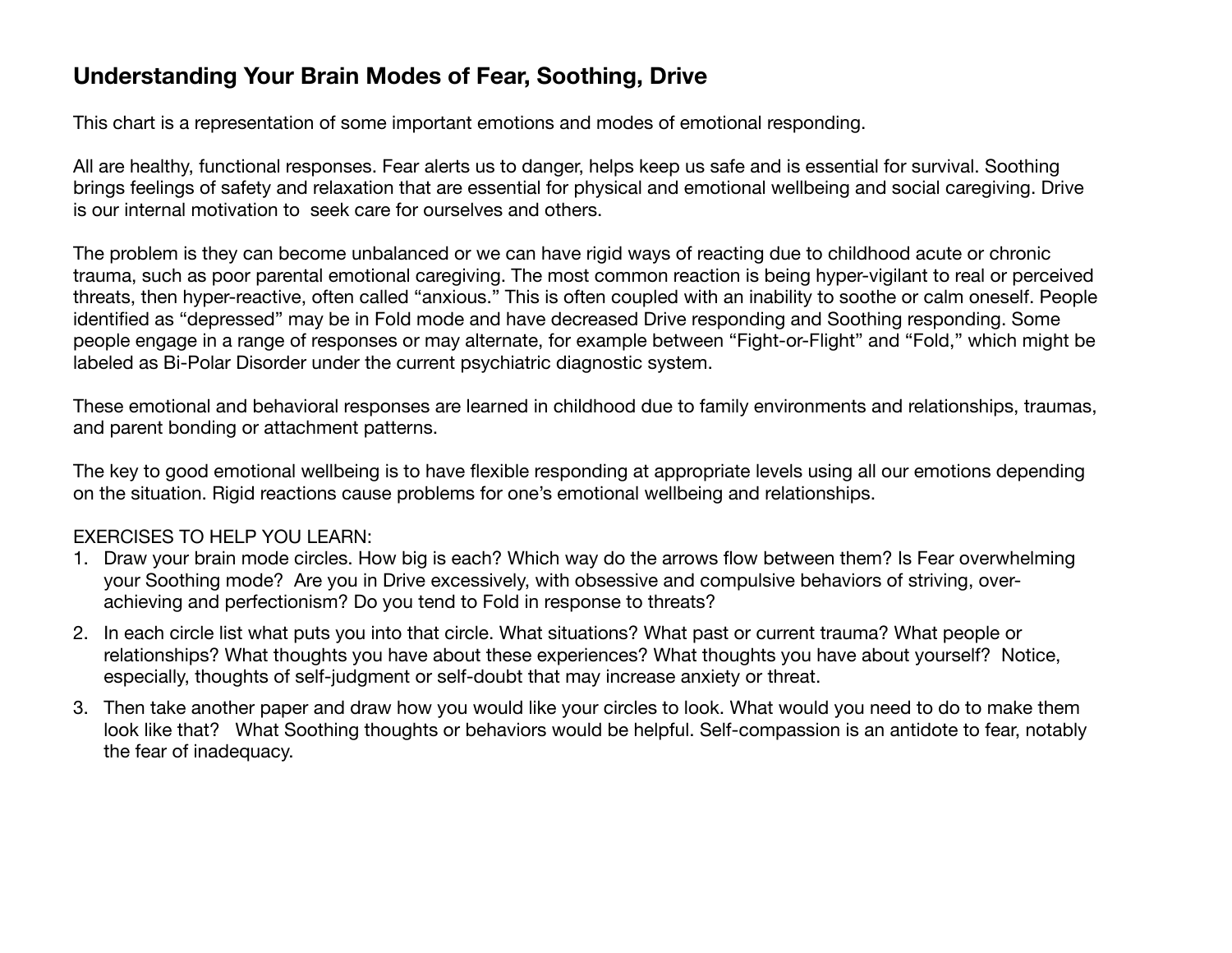# Facts About the Fear Response

- 1. Brain and body are interconnected. When the brain detects a threat, the adrenal glands release hormones such as epinephrine (adrenaline) and cortisol. The body instantly responds with increased blood flow, heart rate, breathing, and sweating, all preparing the body to quickly retreat, shut down, or attack.
- 2. These hormonal responses can also affect emotions, usually by heightening them, which can feel overwhelming.
- 3. The fear response is instant and powerful, to keep us safe. But most of the time we do not need or want that instant reaction or for our "thinking brain" to be overpowered. Instead, we need to be aware that fear can take us away from logic, thoughtfulness and calmness, and into reactivity, illogic and poor judgment.
- 4. Neurobiology of Fear and Shame
	- 1. The Vagus Nerve extends from brainstem into chest and abdomen and influences the chest, lungs, heart, digestion and elimination and tells our brain how our body is feeling, notably if we feel safe or threatened. (Rosenberg, 2017)
	- 2. Three parts of the vagus nerve:
		- 1. Dorsal Vagal complex: Oldest, parasympathetic nervous system, immobilizes the body into "freeze" response when threat is sensed and there is no escape (Dana, 2018)
			- 1. = feelings of hopelessness, withdrawal, shutdown, apathy (Rosenberg, 2017)
		- 2. Sympathetic nervous system: next to evolve, Mobilizes body to take action "fight-or-flight" , increases cardiac input etc. Should return to calm quickly after threat has passed.
		- 3. Ventral Vagal complex: "Social engagement system", last to develop, mammalian, promotes social engagement when EMOTIONALLY and physically safe. Allows us to access openness positive expectations, trust. If we don't feel safe, we move "down" the ladder of the nervous system to sympathetic or dorsal vagal responses.
			- 1. Loss of social/emotional connection and co-regulation = misattunement/social rules violated  $\rightarrow$  neuroception of threat (Porges, 2017)
			- 2. Left brain thinks: "I'm not good enough to be loved." "What is wrong with me?" Shame is triggered, leading to fear/threat.
			- 3. Prefrontal cortex goes off line, amygdala (primitive threat assessment in the brain) goes into overdrive leading to cognitive distortions especially of shame.
		- 4. KEY: ACTIVATING THE VENTRAL VAGAL COMPLEX PROVIDES THE WAY OUT OF BOTH IMMOBILIZATION AND IMMOBILIZATION FROM FEAR
- 5. The fear response doesn't differentiate between physical and emotional or social threats. Humans, as social animals, put a lot of emphasis on the dependability and trust in our relationships and we especially fear rejection or social exclusion, because this was life threatening in ancient times. Responses are often the same for external threats or internal/mental threat of self-criticism.
- 6. The fear response doesn't differentiate between real danger (an actual tiger) or imagined danger (our brain worrying about a tiger). Or between actual rejection or worry about possible rejection.
- 7. Nowadays we mostly use our fear response to react to emotional threats, rather than physical threats.
- 8. By turning down the thinking brain, fear leads to cognitive biases:
	- 1. Catastrophizing: Imagine worst case scenarios, see problems (danger) where there are none